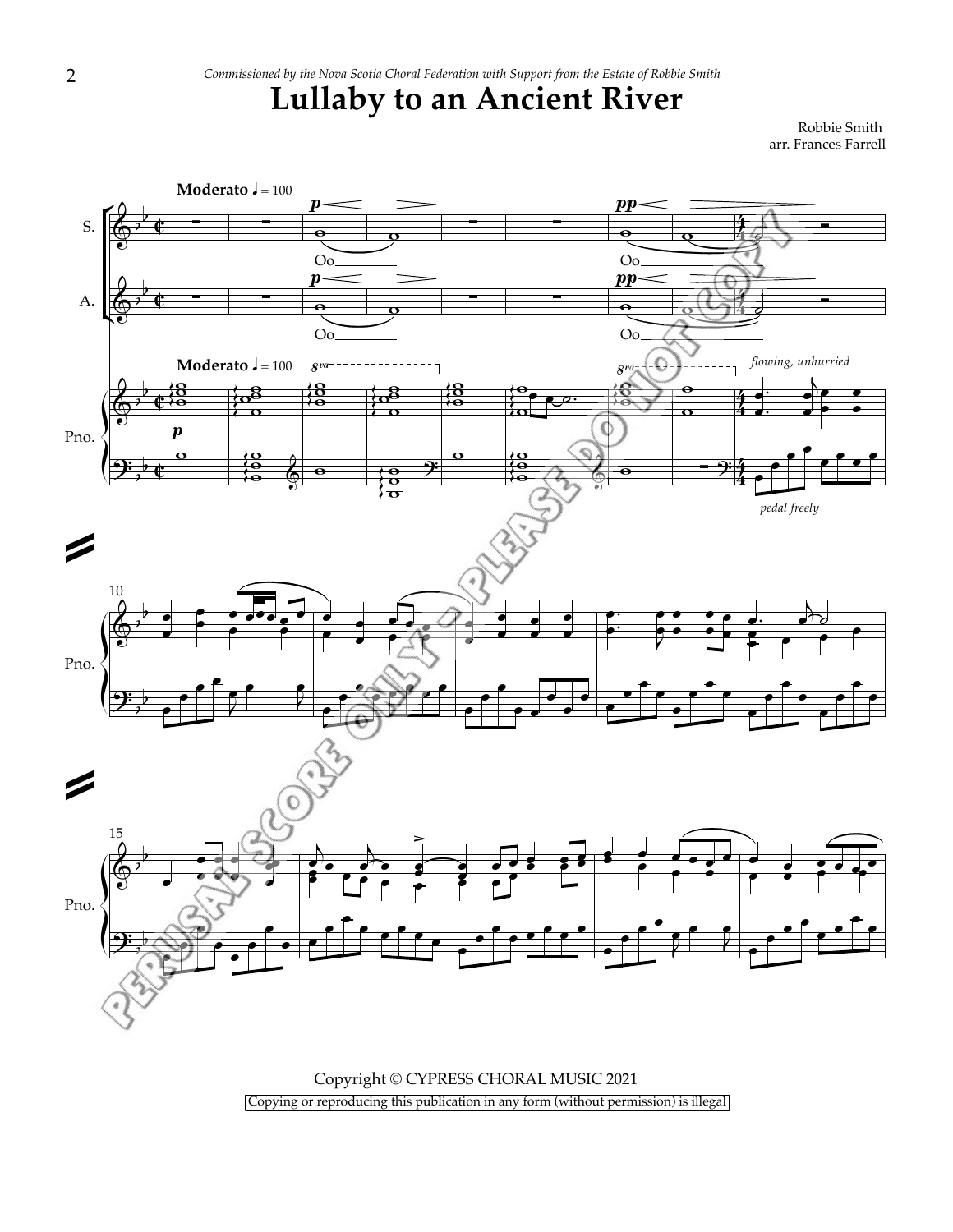

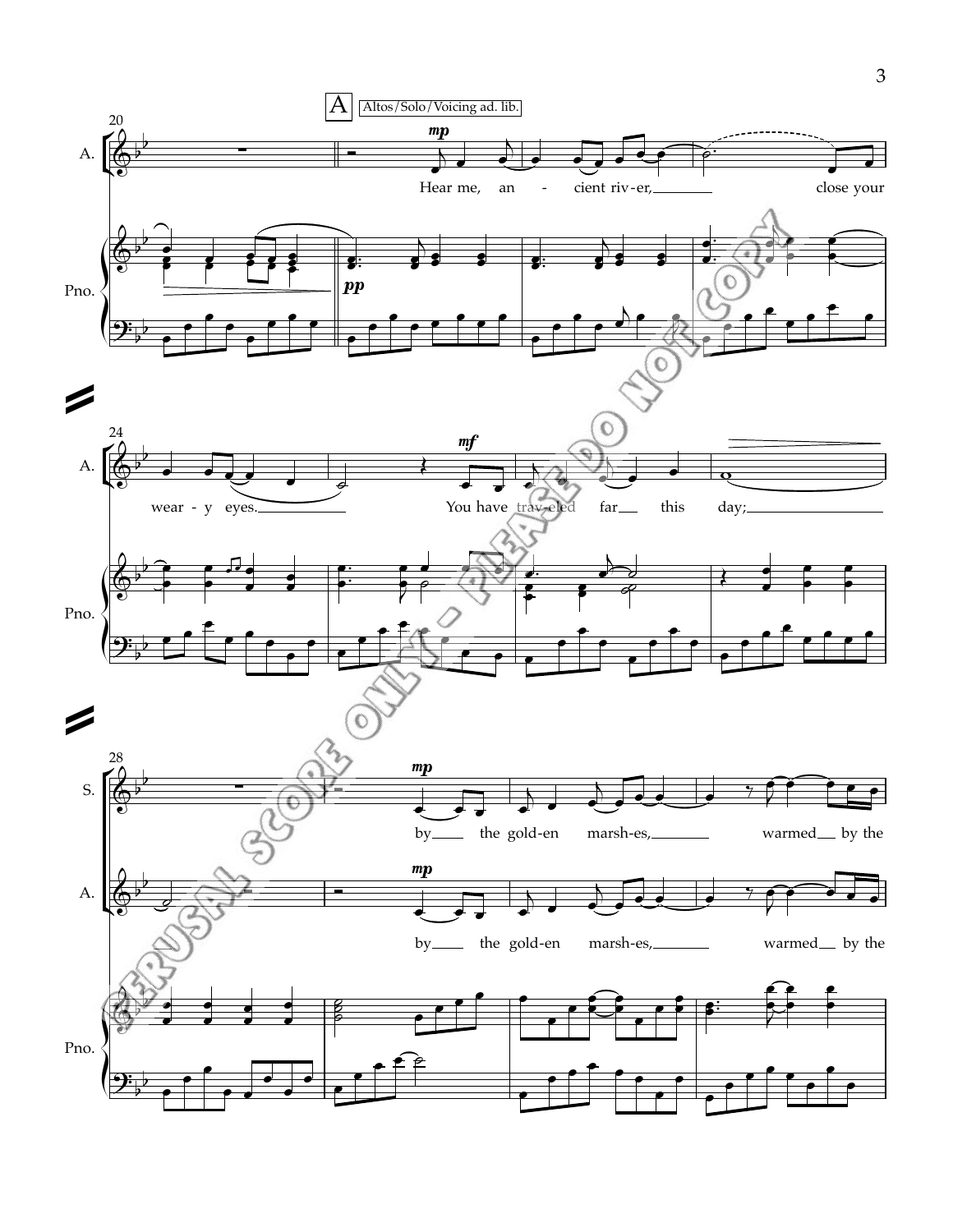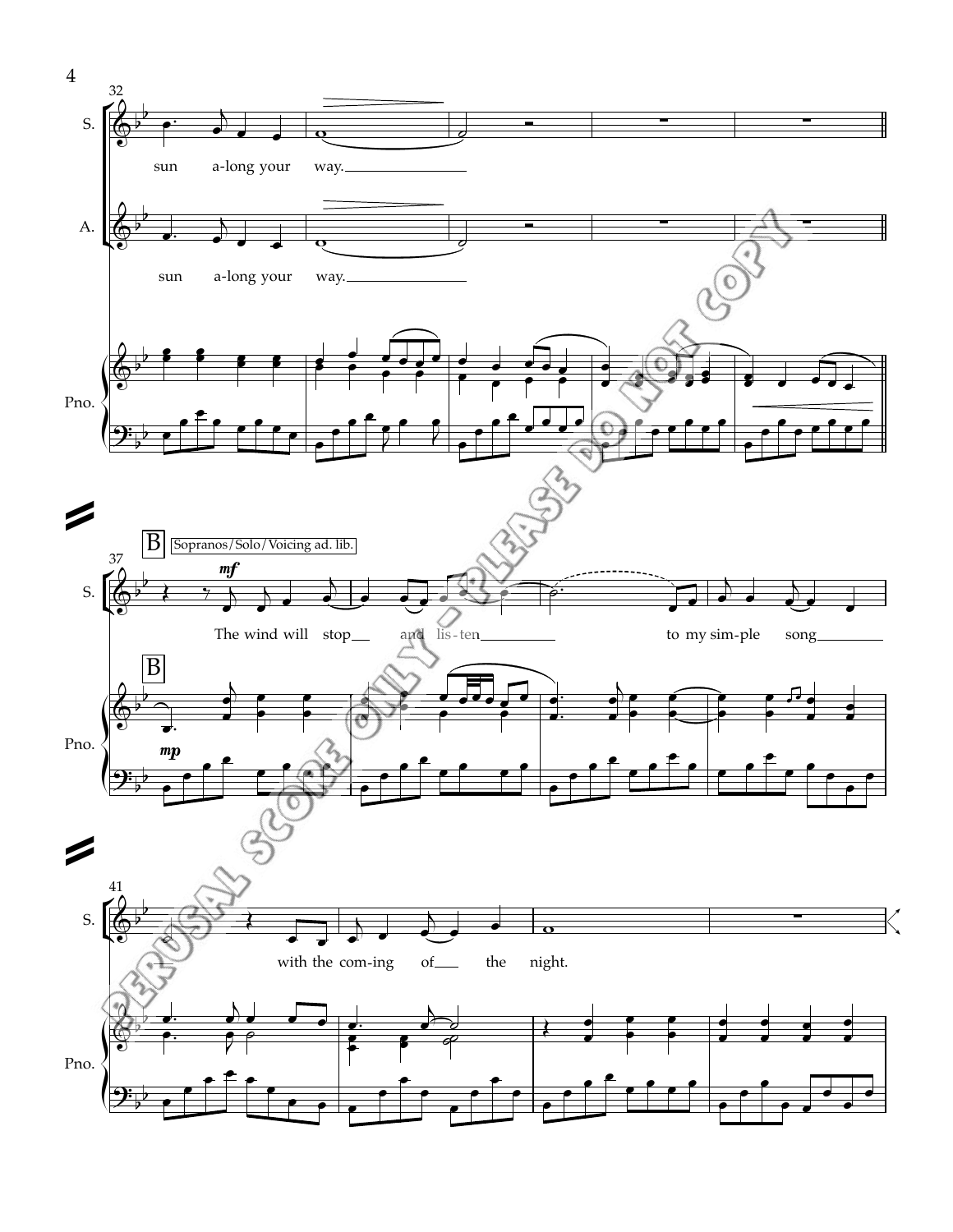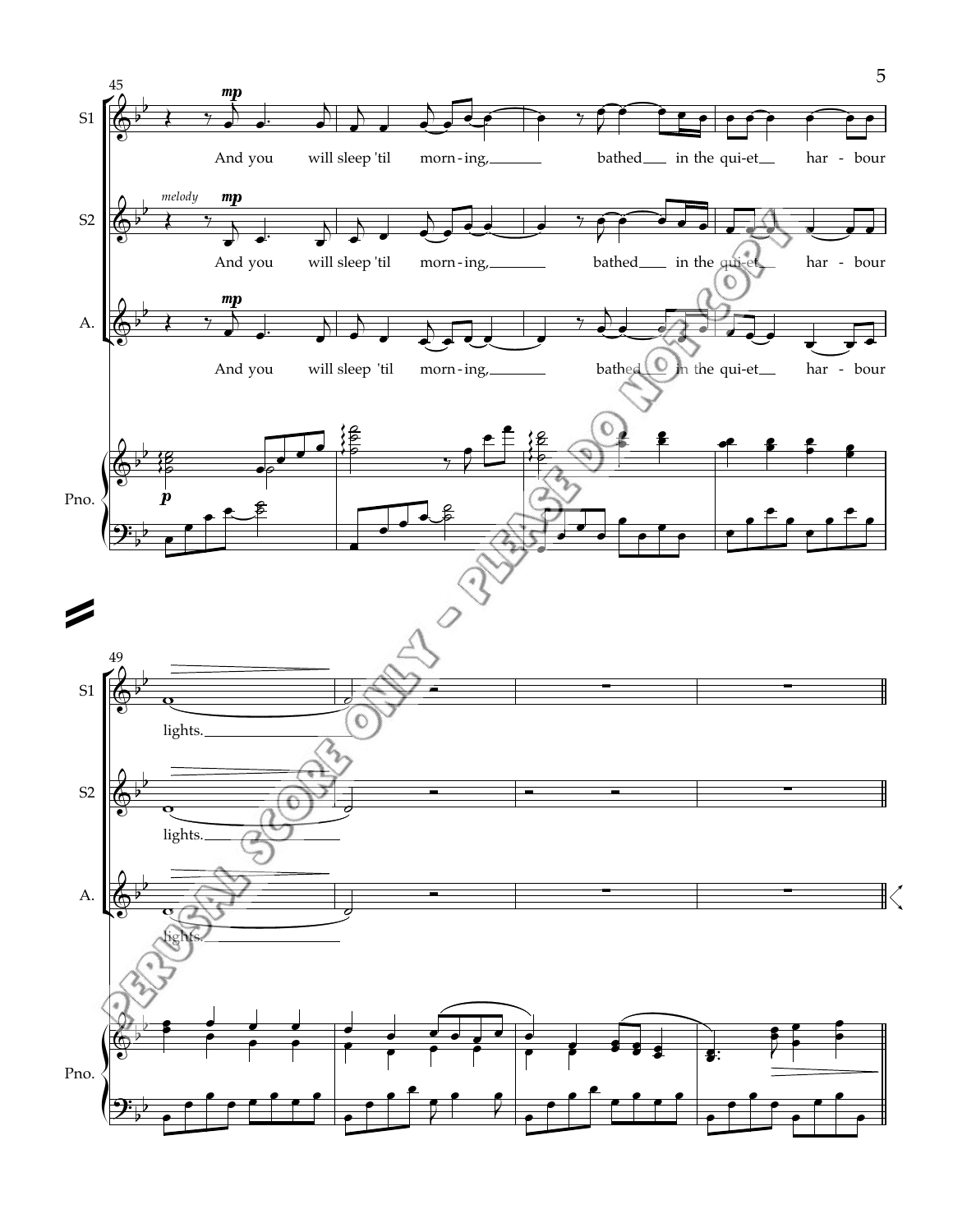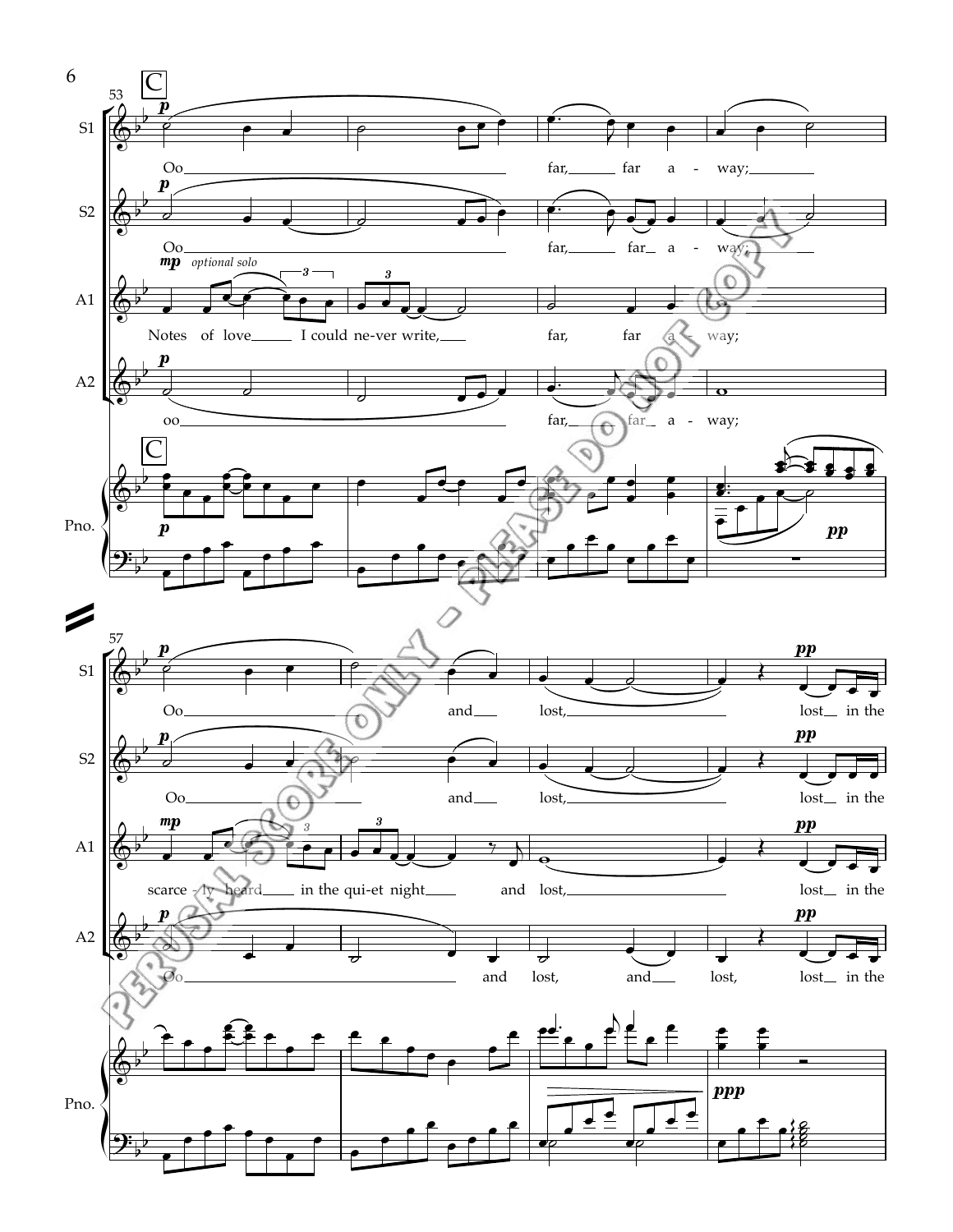

7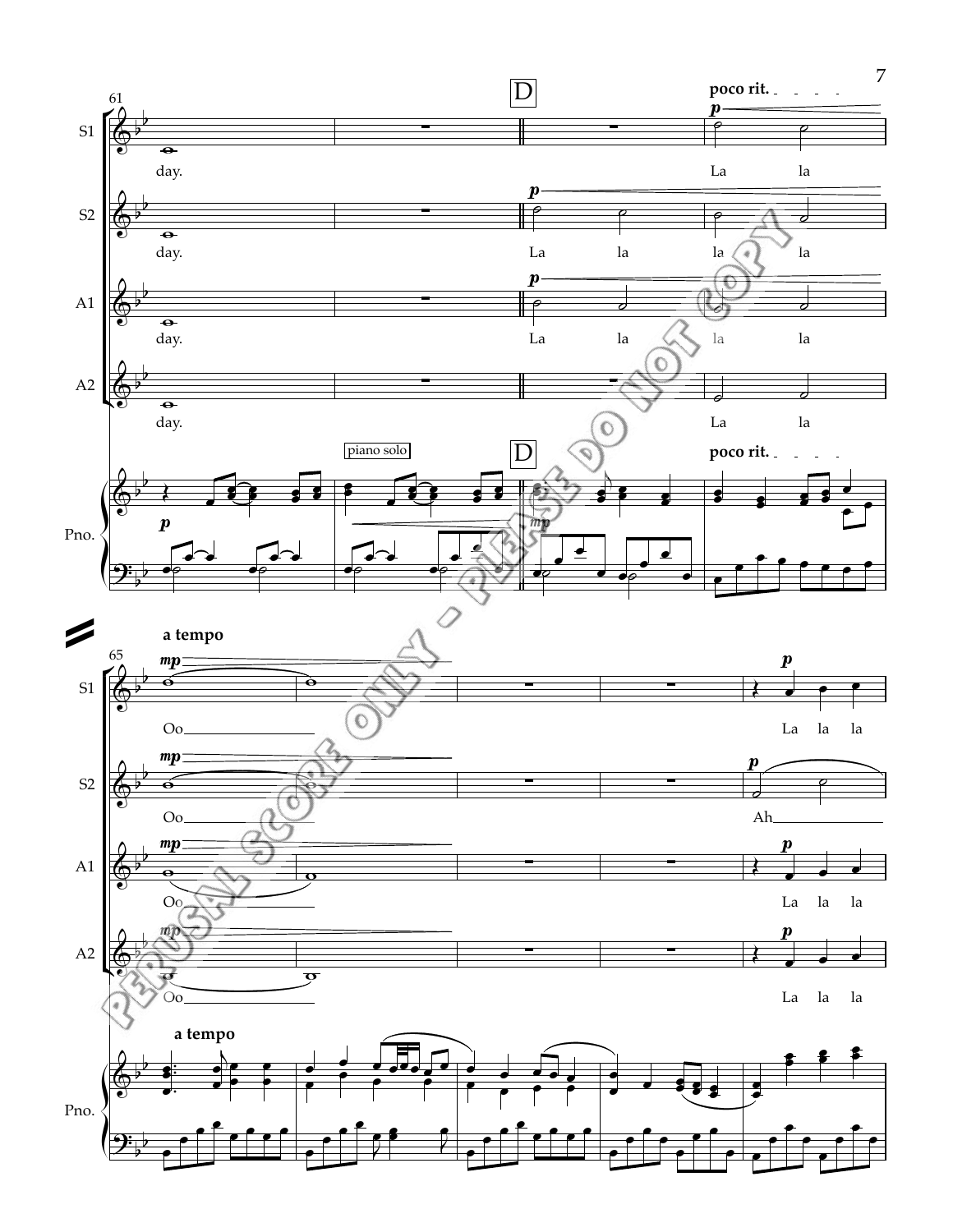

8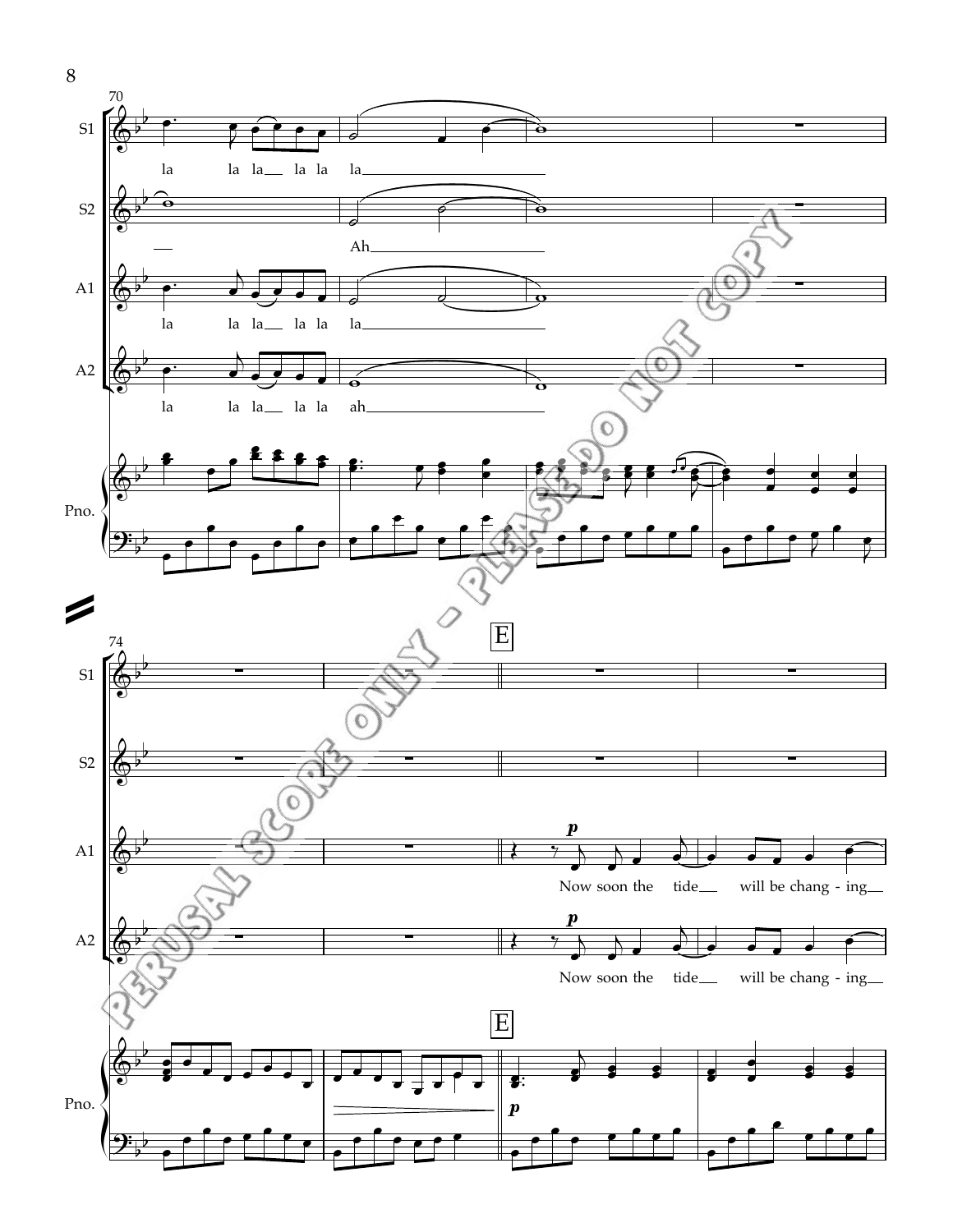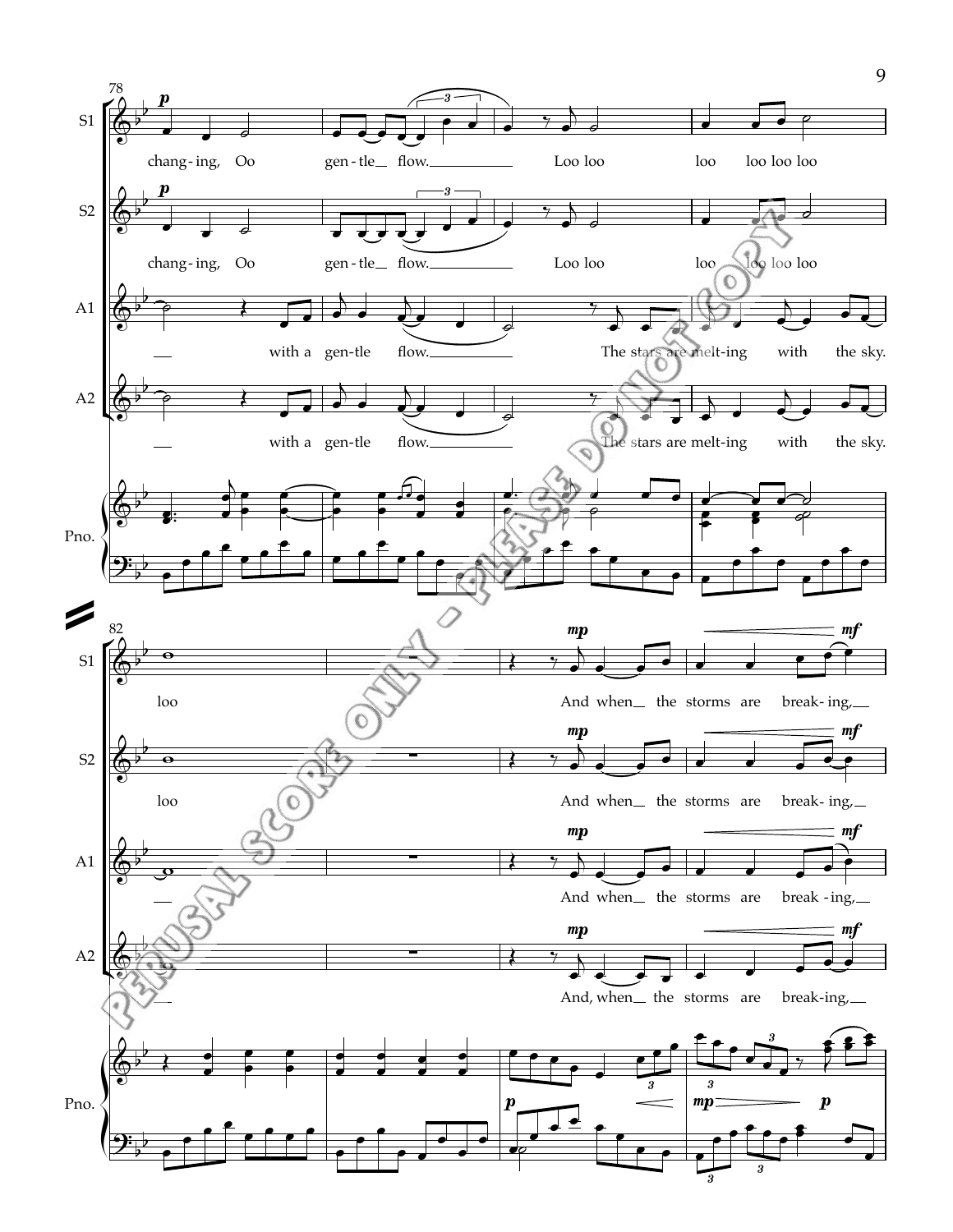